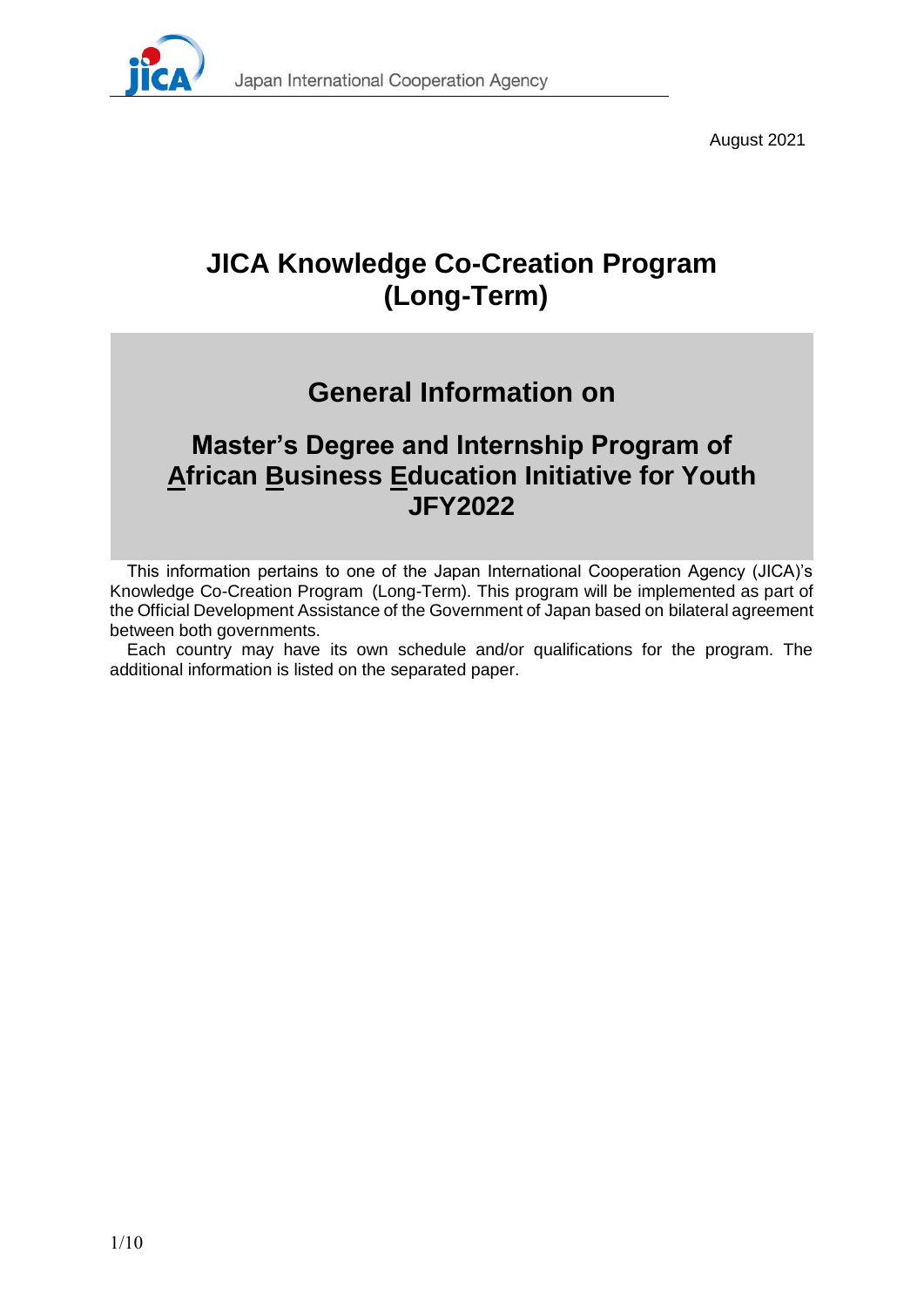

# **1. Background**

At the 5<sup>th</sup> Tokyo International Conference on African Development (TICAD V), held in Yokohama in 2013, Prime Minister Abe announced the "African Business Education Initiative for Youth" (hereafter referred to as the "ABE Initiative"). This is a strategic five-year plan providing 1,000 youths in Africa with opportunities to study at Japanese universities as well as to do internships at Japanese enterprises. ABE Initiative builds on the concept that there is a need for human resource development in both private and public sectors of Africa through cultivating a strong human network between Japan and Africa.

At the TICAD 7 held in Yokohama in 2019, the initiative was renewed as "ABE initiative 3.0" which would provide opportunities for 3,000 youths in Africa to study and intern in Japan over the next 6 years.

Since 2014, more than 1,200 participants from all the 54 countries have ever joined the program, and over 1,100 participants have completed. This has resulted in establishing a wide range of human resource network of ABE Initiative participants. Furthermore, many Japanese companies and ABE Initiative participants have collaborated in various ways to promote private sectors development in Africa.

| $\mathbf{1}$            | Objectives                 | to support young generation willing to contribute to the                                                              |  |  |
|-------------------------|----------------------------|-----------------------------------------------------------------------------------------------------------------------|--|--|
|                         |                            | development of industries in Africa.                                                                                  |  |  |
|                         |                            | to foster persons that bridge between Africa and Japan                                                                |  |  |
|                         |                            | through deep understanding of Japanese society and                                                                    |  |  |
|                         |                            | Japanese business culture.                                                                                            |  |  |
| $\overline{\mathbf{c}}$ | Language                   | English                                                                                                               |  |  |
| $\overline{3}$          | Duration(Standard          | September, 2022 - August, 2025                                                                                        |  |  |
|                         | Timetable)                 | 6 months as a research student if necessary (See page 7)                                                              |  |  |
|                         |                            | 1 or 2 years as a master's student<br>$\overline{\phantom{a}}$                                                        |  |  |
|                         |                            | Internship after graduation for the limited participants only<br>$\overline{\phantom{a}}$                             |  |  |
|                         |                            | (details are to be determined)                                                                                        |  |  |
|                         |                            | [NOTES]                                                                                                               |  |  |
|                         |                            | Participants may not be able to arrive in Japan by September                                                          |  |  |
|                         |                            | 2022, depending on the situation of the pandemic. In such                                                             |  |  |
|                         |                            | case, the participants are requested to start the program                                                             |  |  |
|                         |                            | through online basis from their respective countries or                                                               |  |  |
|                         |                            | enrollment will be postponed until participants are allowed to                                                        |  |  |
|                         |                            |                                                                                                                       |  |  |
|                         |                            | come to Japan in case the university does not provide online                                                          |  |  |
|                         |                            | lectures.                                                                                                             |  |  |
| 4                       | <b>Eligible Countries</b>  | All 54 African countries                                                                                              |  |  |
| $\overline{5}$          | <b>Eligible Applicants</b> | Eligible participants shall be divided into the following categories.                                                 |  |  |
|                         |                            |                                                                                                                       |  |  |
|                         |                            | (1) From the Private Sector                                                                                           |  |  |
|                         |                            | Those who has an experience in economic activities in the<br>local private sectors and wish to contribute to Africa's |  |  |
|                         |                            | development through cultivating<br>strong<br>network<br>with                                                          |  |  |
|                         |                            | Japanese companies.                                                                                                   |  |  |
|                         |                            |                                                                                                                       |  |  |
|                         |                            | (2) From Government (Related to areas of interest of Japanese                                                         |  |  |
|                         |                            | companies)                                                                                                            |  |  |
|                         |                            | Those who take part in formulation and/or implementation of                                                           |  |  |
|                         |                            | contribute<br>Africa's<br>industrial policies and wish to<br>to                                                       |  |  |

# **2. Program Outline**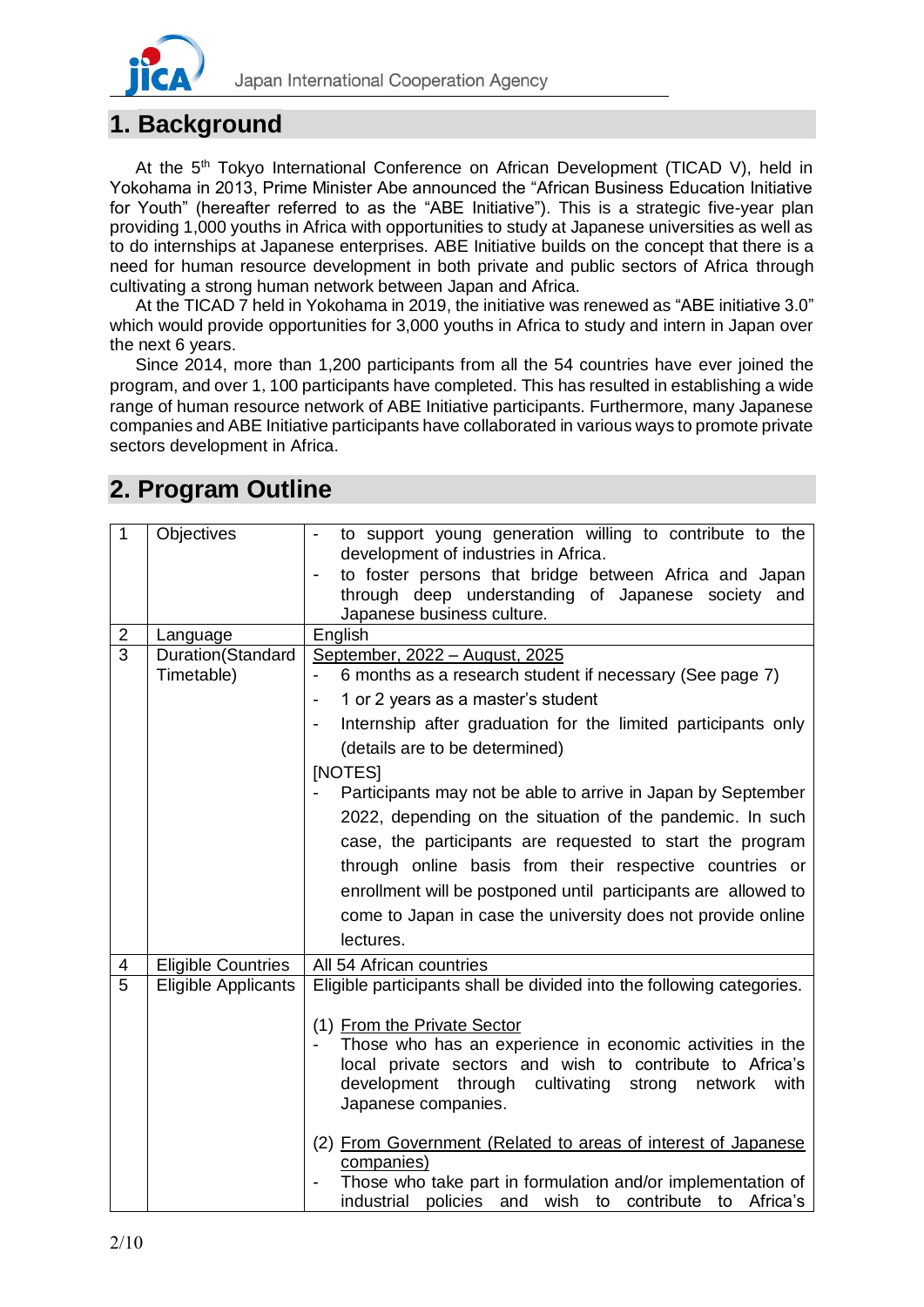

|                |                                                                                              | development through government activities.                                                                                                                                                                                                                                                                                                                                                                                                                                                                                                                                                                                                                                                                                                                                   |  |  |
|----------------|----------------------------------------------------------------------------------------------|------------------------------------------------------------------------------------------------------------------------------------------------------------------------------------------------------------------------------------------------------------------------------------------------------------------------------------------------------------------------------------------------------------------------------------------------------------------------------------------------------------------------------------------------------------------------------------------------------------------------------------------------------------------------------------------------------------------------------------------------------------------------------|--|--|
|                |                                                                                              | Those who are engaged in the areas of which Japanese<br>$\overline{\phantom{a}}$                                                                                                                                                                                                                                                                                                                                                                                                                                                                                                                                                                                                                                                                                             |  |  |
|                |                                                                                              | companies have interest in the applicant's country.                                                                                                                                                                                                                                                                                                                                                                                                                                                                                                                                                                                                                                                                                                                          |  |  |
| 6              | Relationship with<br>the Military / the<br>Ministry of<br>Defense                            | The Government of Japan will examine applicants who<br>$\blacksquare$<br>belong to the military or other military-related organizations<br>and/or who are enlisted in the military, taking<br>into<br>consideration of their duties, positions in the organization and<br>other relevant information in a comprehensive manner to be<br>consistent with the Development Cooperation Charter of<br>Japan.<br>If your organization and/or your status is related to the Military<br>or the Ministry of Defense (see the details below), it is<br>requested to inform your status on the application form.                                                                                                                                                                      |  |  |
|                |                                                                                              | A)<br>the Military, an active military personnel or a military<br>personnel listed in the muster roll/military register<br>an organization affiliated with the Military, or a personnel who<br>B)<br>does not belong to the military at present but is listed in the<br>muster roll/military register<br>the Department or the Ministry of Defense, an organization<br>$\mathcal{C}$<br>affiliated with the Ministry of Defense, or staff of the Ministry<br>of Defense<br>an civilian organization but with military personnel or a military<br>D)<br>division within the organization<br>an organization which will be affiliated with or under the<br>E)<br>control of the Military in times of emergency as specified<br>clearly in its organic law/law of establishment |  |  |
| $\overline{7}$ | Internship at<br>Japanese Private<br>Companies<br>/ Networking with<br>Japanese<br>Companies | All participants are expected to do internships at Japanese<br>$\overline{\phantom{a}}$<br>companies during their stay in Japan (ex. summer break, after<br>graduation, etc.).<br>Internship programs are carried out in English. In principle, any<br>$\overline{\phantom{a}}$<br>reward or compensation should NOT be paid to both the<br>companies and the participants. Details of the internships will<br>be fixed at the hosting companies' convenience.<br>All participants are expected to participate in the networking<br>fair in order to get relationship with Japanese companies.                                                                                                                                                                               |  |  |
| 8              | Additional<br>Program                                                                        | All participants are expected to participate in "Additional<br>$\overline{\phantom{a}}$<br>Program" such as Japanese language seminar, etc.<br>Participants have an opportunity to join in Japan Development<br>Studies Program (JICA-DSP). The Program aims to know<br>about Japan's modernization and development experiences<br>and its wisdom after World War II.                                                                                                                                                                                                                                                                                                                                                                                                        |  |  |
| 9              | Qualifications and                                                                           | Applicants must satisfy the following requirements:                                                                                                                                                                                                                                                                                                                                                                                                                                                                                                                                                                                                                                                                                                                          |  |  |
|                | Requirements                                                                                 |                                                                                                                                                                                                                                                                                                                                                                                                                                                                                                                                                                                                                                                                                                                                                                              |  |  |
|                | Nationality<br>(1)                                                                           | Citizens of one of the 54 African countries<br>$\blacksquare$                                                                                                                                                                                                                                                                                                                                                                                                                                                                                                                                                                                                                                                                                                                |  |  |
|                | (2)<br>Age                                                                                   | Less than forty (40) years of age (as of April $1st$ , 2022)<br>$\overline{\phantom{a}}$                                                                                                                                                                                                                                                                                                                                                                                                                                                                                                                                                                                                                                                                                     |  |  |
|                | (3) Educational<br>background                                                                | Bachelor's degree (equivalent to at least 16 years of<br>$\overline{\phantom{a}}$<br>academic background)<br>For more information, please check the website of the                                                                                                                                                                                                                                                                                                                                                                                                                                                                                                                                                                                                           |  |  |
|                |                                                                                              | Universities.                                                                                                                                                                                                                                                                                                                                                                                                                                                                                                                                                                                                                                                                                                                                                                |  |  |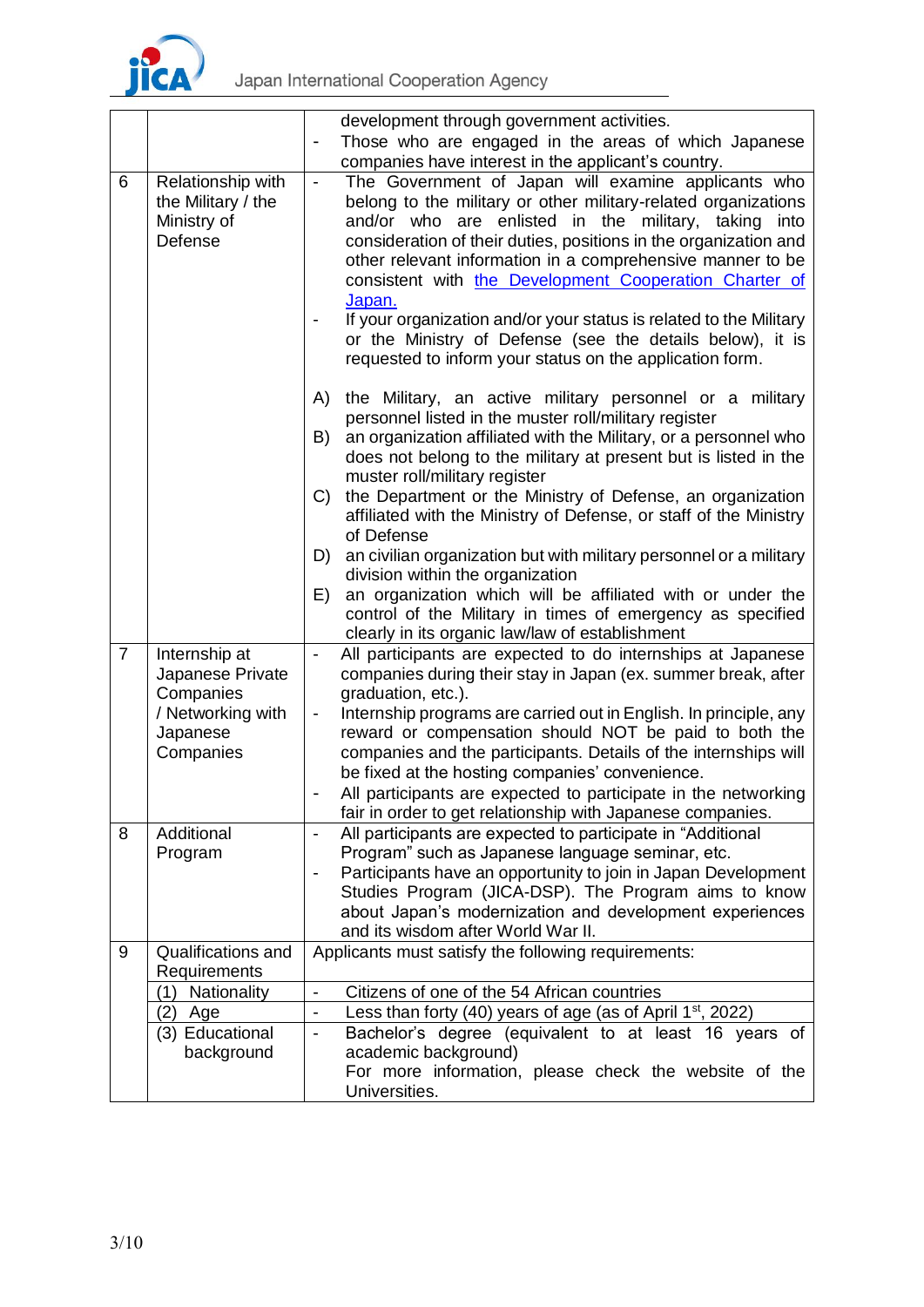

| (4) Working<br>experience              | Applicants for the category of "From the Private Sector" are<br>required:                                                                                                                                                                                                                                                                                                                                |
|----------------------------------------|----------------------------------------------------------------------------------------------------------------------------------------------------------------------------------------------------------------------------------------------------------------------------------------------------------------------------------------------------------------------------------------------------------|
| /status                                | to have working experiences,<br>not to be employed by Japanese companies at the timing<br>of joining the program (arriving in Japan).<br>Applicants for the category of "From Government" are required:<br>to have more than 6 months working experience at their<br>current organizations and<br>to obtain permission for application, and<br>to secure reinstatement from their current organizations. |
| (5) English<br>language<br>Proficiency | Adequate English skills both in written and oral<br>communication to complete the Master's Degree such as;<br>TOEFL iBT :80 / CEFR :B2 (estimated score)<br>*The required level of English for admission may differ according<br>to university                                                                                                                                                           |
| (6) Others                             | Applicants must:<br>be in good health condition to complete the program,<br>contribute to networking with Japanese companies,<br>not receive or plan to receive a scholarship offered by<br>other organizations, and<br>attend the activities on the weekends once or twice par<br>year in unavoidable circumstances.                                                                                    |

## **3.Procedures and Required Documents for Application**

Application procedures are described below.

(1) Procedures for Applicants

For the applicants who apply for FY2022, in principle, application procedures will start by JICA overseas offices' contact with the respective countries' governments and the other relevant organizations to provide detailed information of the program.

### (2) Required Documents for Application for All Applicants

Each applicant is required to submit the following JICA's Application Documents by the deadline set by JICA office in the applicants' country except for Health certificate listed below  $(6)$ . The applicants who pass the  $3<sup>rd</sup>$  Selection are required to check necessary application documents set by the university where they can apply. After receiving application documents from university, the applicants need to submit them directly to the university by the deadline set by the university.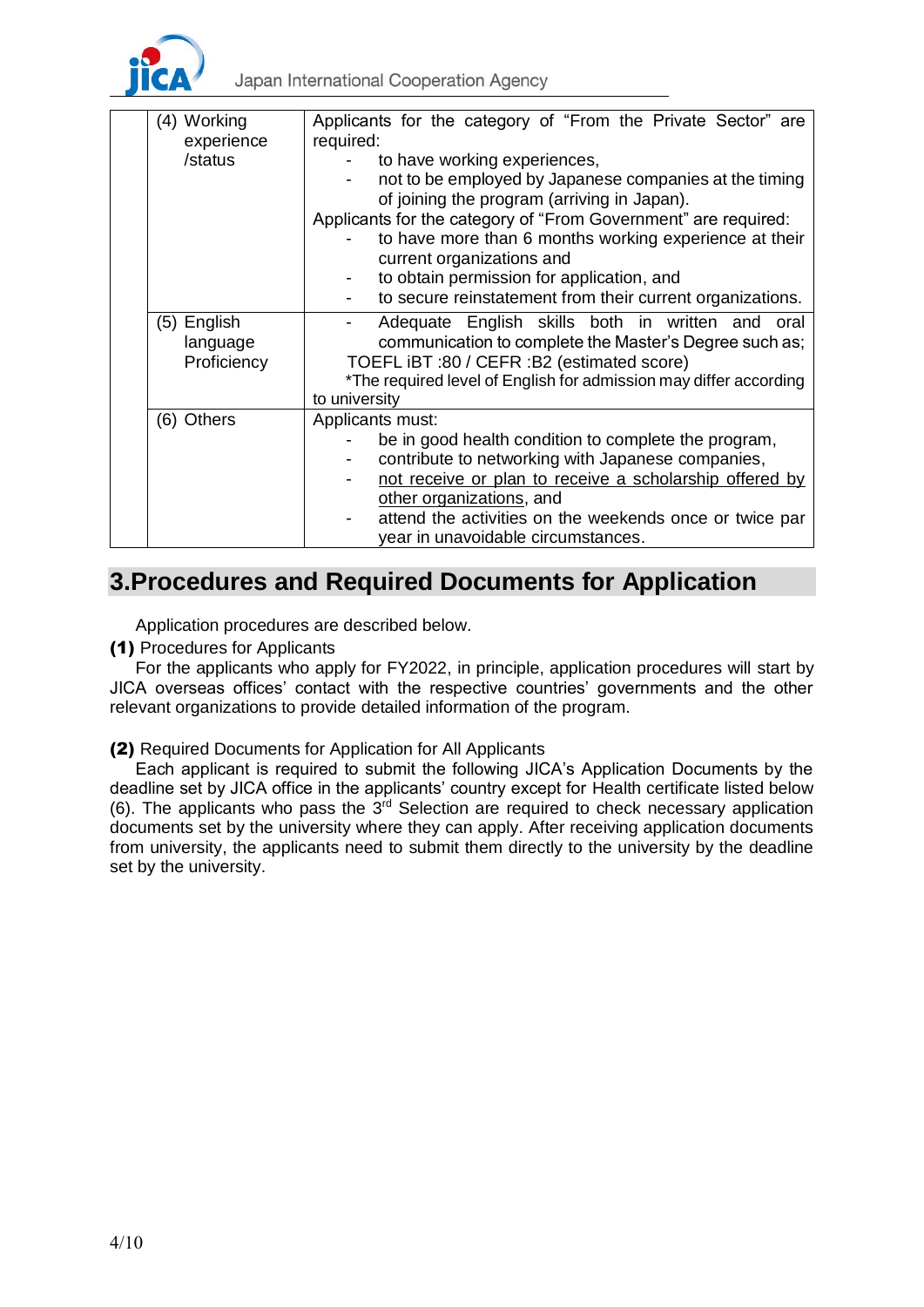

### **JICA's Application Documents**

- (1) Application Form【1-(1)】consists of:
	- Personal Information
	- Declaration of desired university placement
	- **Education Background**
	- **Present Organization and Nomination**
	- **Work Experience**
	- **Medical History**
	- **Declaration**
	- **Check List**
	- Details of Current and Previous Work (Annex 1)
	- Career Plan after Graduation (Annex 2)
	- Research Plan (Annex 3)
	- Score of English examination (if you have)
- (2) Undergraduate degree graduation certificate that is officially certified.
	- \* A copy of "Officially certified copies of the original" is acceptable
	- \* Written in English or accompanied with official translation
- (3) Academic transcript
	- \* Must contain all the grades earned in the university.
	- \* A copy of "Officially certified copies of the original" is acceptable
	- \* Written in English or accompanied with official translation
- (4) A copy of Valid Passport with photo (for checking nationality, name, sex, and date of birth). Valid National ID and birth certificate are acceptable if you do not have Passport. Certified English translation must be attached if ID is not written in English, French, Portuguese or Spanish)
- (5) 2 ID Photos (4 cm×3 cm) pasted on application form (Original and copy).
- (6) Health certificate to be submitted after the  $4<sup>th</sup>$  Selection

#### (3) **Necessity for Official Certificate of English score**

Many universities require official certificate of English score (ex. TOEFL, IELTS,TOEIC) at the  $4<sup>th</sup>$  selection. For this reason, the applicants who pass the  $2<sup>nd</sup>$  Selection may need to have a valid score before the application's deadline of the desired university.

For the applicants who pass the  $2^{nd}$  Selection and do not have a valid score can take the examination only in case be required official certificate from the desired university. However, in such case the applicants must take the examination by themselves and JICA pay necessary expenses for the examination to the applicants. Subject to the schedule of examination, applicants need to pay temporarily.

If the desired university judges that the candidate possesses English proficiency equivalent to the scores above, the candidate may be qualified at the discretion of the accepting university.

#### (4) Withdraw of the Application

If applicants encounter the situation that needs to withdraw the application by force majeure during the selection process, the applicants need to contact with JICA office and explain the situation as soon as possible.

# **4. Selection Procedures**

- \*There are no fees to be charged directly by JICA during the selection process except for English examination fee as described in 3. (3).
- \*Any costs incurred during the selection procedures including travel expenses, documents preparation (photos, official notification etc.) and any other personal expenses will NOT BE COVERED by JICA but should be covered by an applicant.

\*The reasons for disqualification on each selection procedure will NOT BE DISCLOSED.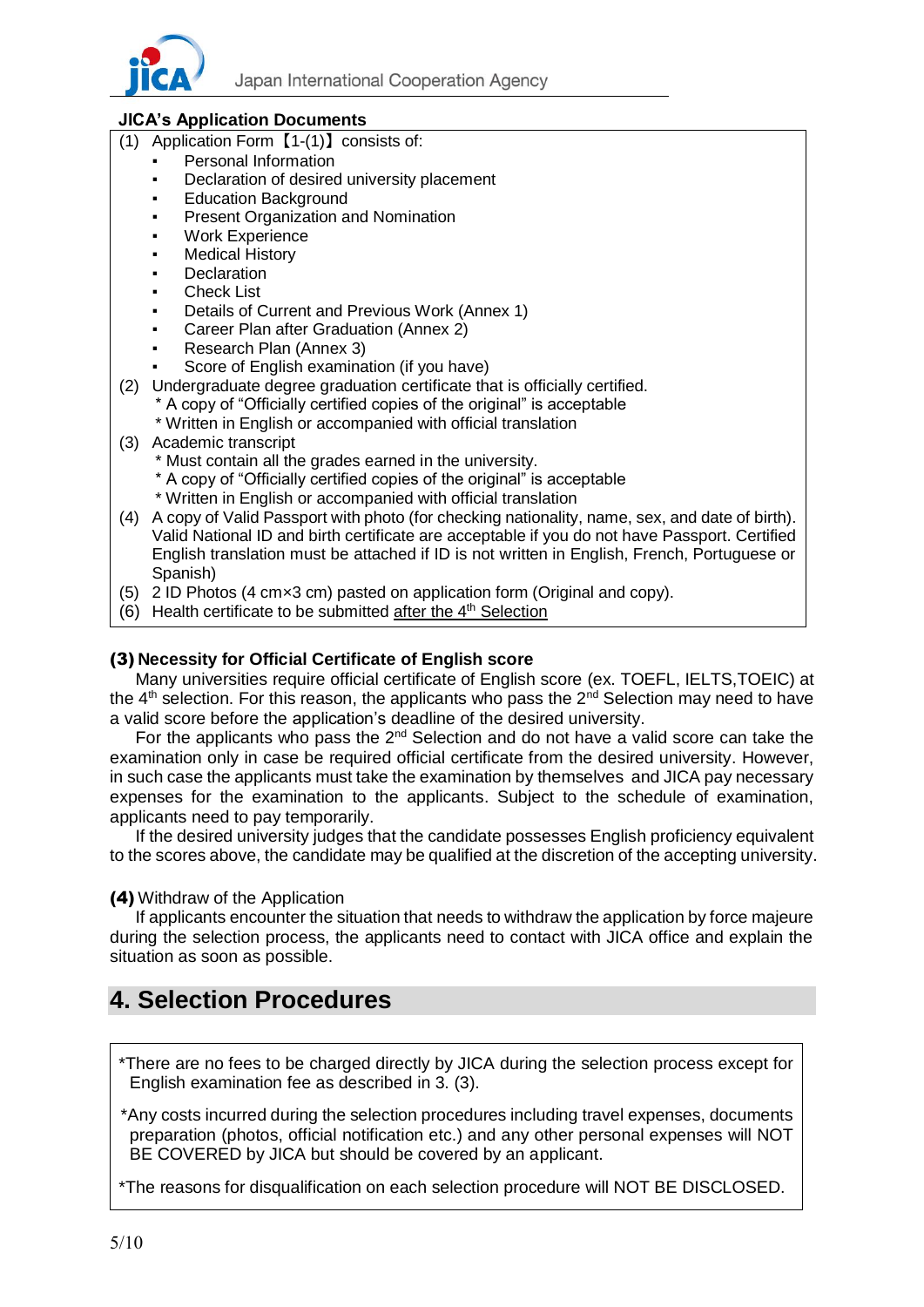

There are mainly following three selection processes: (A) Selection in each country, (B) Matching with Japanese universities, and (C) Selection by Japanese universities.

### *(A) Selection in each country*

#### (1) 1<sup>st</sup> Selection

[Necessary Actions for Applicants for this selection]

Each applicant needs to submit JICA's Application Documents by the deadline set by JICA office in the applicants' country (basically end of September).

| Period     | September - October 2021 (Please check with the JICA office in the country<br>of your nationality.)                                     |  |  |
|------------|-----------------------------------------------------------------------------------------------------------------------------------------|--|--|
| Contents   | Screening of submitted JICA's Application Documents                                                                                     |  |  |
| Objectives | To check qualifications and requirements of each applicant.<br>To check applicants' understanding of the program objectives and working |  |  |
|            | experiences/educational background in the context of the "Eligible<br>Participants" (shown in the section 2.).                          |  |  |
| Result     | Applicants who pass this selection can proceed on to the 2 <sup>nd</sup> Selection.                                                     |  |  |

#### [NOTES]

The Government of Japan will examine applicants who belong to the military or other military-related organizations and/or who are enlisted in the military, taking into consideration of their duties, positions in the organization and other relevant information in a comprehensive manner to be consistent with [the Development Cooperation Charter of Japan.](https://www.mofa.go.jp/policy/oda/page_000138.html)

#### (2) 2<sup>nd</sup> Selection

[Necessary Actions for Applicants for this selection]

Each applicant needs to be interviewed.

| Period         | October - November 2021 (Please check with the JICA office in the country<br>of your nationality.)                                                              |
|----------------|-----------------------------------------------------------------------------------------------------------------------------------------------------------------|
| Contents       | Interviews by JICA office, etc.                                                                                                                                 |
| Objectives     | To check applicants' capability of contributing to the achievement of the<br>course objectives addressing Africa's development challenges after the<br>program. |
| Venue          | To be determined (JICA office in the country of your nationality will announce.)                                                                                |
| <b>Results</b> | The applicants who pass this selection can proceed on to the 3 <sup>rd</sup> Selection. <sup>*</sup>                                                            |

#### *(B) Matching with Japanese universities (3 rd Selection)*

#### (3) 3<sup>rd</sup> Selection

| Period            | December 2021 - January 2022                                                            |  |  |
|-------------------|-----------------------------------------------------------------------------------------|--|--|
| Contents          | Document screening by Japanese universities (mainly "Research Plan" of the              |  |  |
|                   | JICA's Application Documents, the Undergraduate degree graduation                       |  |  |
|                   | certificate, and Academic transcript)                                                   |  |  |
| <b>Objectives</b> | To match applicants with university courses/supervisors                                 |  |  |
| Selection         | JICA will send JICA's Application Documents to the applicants' desired                  |  |  |
|                   | universities (from first choice to third choice).                                       |  |  |
|                   | Universities will examine the documents to check if the applicant's field of            |  |  |
|                   | study and research plan are matched with the courses/supervisors.                       |  |  |
| Result            | The applicants who pass this selection can proceed on to the 4 <sup>th</sup> Selection. |  |  |
|                   | JICA will inform of these applicants of the name of university where the                |  |  |
|                   | applicant can apply. The applicants then need to check and prepare                      |  |  |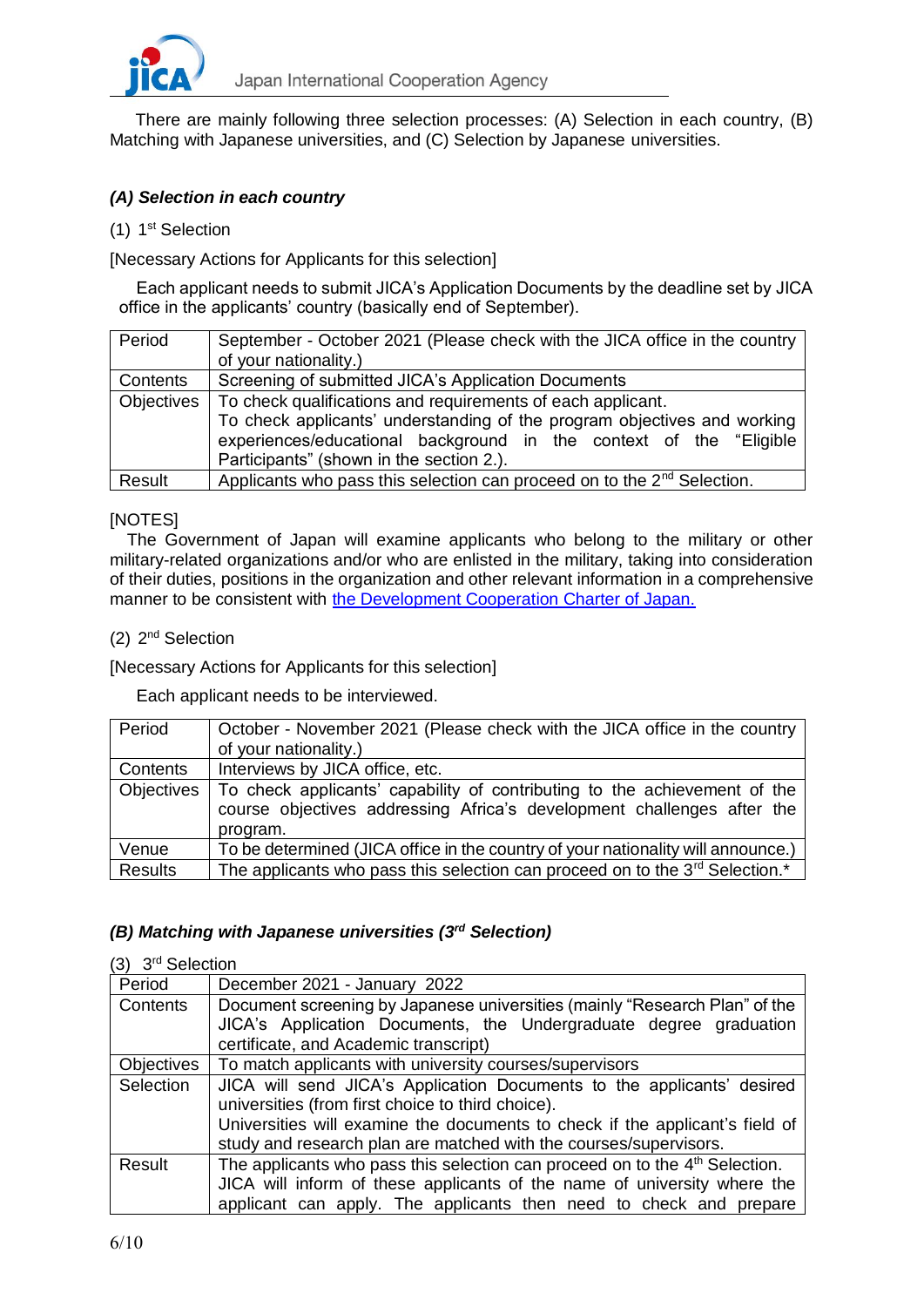

#### university's application documents and submit them directly to the university.

### *(C) Selection by Japanese universities (4 th Selection)*

(4) 4<sup>th</sup> Selection (Final Selection)

[Necessary Actions for Applicants for this selection]

Each applicant needs to check necessary application documents set by the university where he/she can apply. Then, he/she needs to submit university's application documents directly to the university by the deadline set by the university.

During this selection process, each applicant may be interviewed depending on university's selection process.

| Period            | February 2022 – End of July 2022 (approximately)                                                                                       |  |  |
|-------------------|----------------------------------------------------------------------------------------------------------------------------------------|--|--|
| Contents          | Screening of submitted university's application documents and interviews by                                                            |  |  |
|                   | Japanese universities                                                                                                                  |  |  |
| <b>Objectives</b> | To select the final candidates (to be proceeded to official approval)                                                                  |  |  |
| Venue             | If necessary, using Skype or other means for interviews                                                                                |  |  |
| Selection         | Universities will screen the applicants through submitted university's<br>application documents and interviews.                        |  |  |
| Result            | The applicants who pass this selection (and JICA adjustment if necessary)<br>will be selected as successful candidates of the program. |  |  |

#### [NOTES]

JICA may adjust the number of candidates after the 4<sup>th</sup> Selection based on a balance of the number of candidates from each country. Therefore, some of the applicants who pass the  $4<sup>th</sup>$ Selection may not be selected as successful candidates of the program.

(5) Approval of the Successful Candidates

Successful candidates who pass the  $4<sup>th</sup>$  Selection (and JICA adjustment if necessary) must be officially approved as participants of the program by the Steering Committee/the respective government and JICA. Each approved participant's status as "officially dispatched student" should be endorsed by their home countries' governments.

[NOTES]

Research students are part-time students who utilize their time to prepare for the entrance examination for a Master's in Japan. Research students are able to join lectures, receive instruction from professors and make use of university facilities. The period for being a research student is limited to six (6) months. Participants as research students are requested to study hard and take examinations for the Master's course within six (6) months. If failed, they have to return to their home country immediately.

# **5. Expenses to Be Borne / Not to Be Borne by JICA**

JICA will provide the following expenses for participant of the program that is equivalent to similar JICA schemes.

- Tuition at Japanese university Master's Degree programs (and research student).
- Allowances for living expenses, outfit, shipping etc. See the box below for more details.
- A round-trip airfare

Other costs should be covered by the participants' organizations or other individuals.

\*Participants are not allowed to work while their stay in Japan.

\*To invite family to Japan (spouse and children only), participants should be responsible for all expenses and necessary procedures in Japan by themselves. JICA does not provide any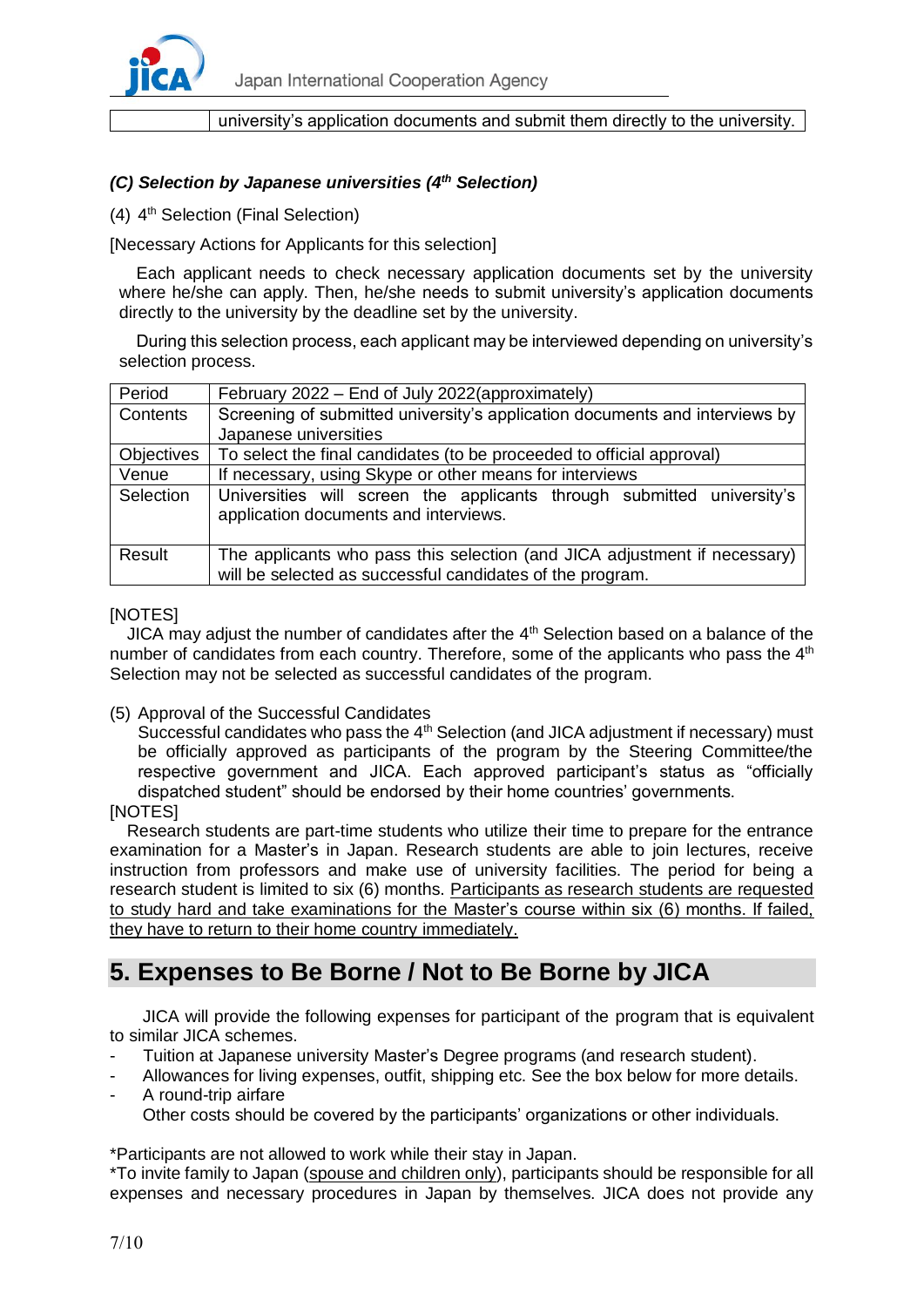

support or additional financial assistance except issuing necessary documents for the process. If the participants wish to invite families, JICA strongly recommend doing so AFTER 6 MONTHS upon arrival in Japan at the earliest.

| <b>Expense category</b>                                            | <b>Payment amount</b>                         | <b>Payment frequency</b>                         |
|--------------------------------------------------------------------|-----------------------------------------------|--------------------------------------------------|
| Tuition (official examination fees,<br>entrance fees, course fees) | Actual costs                                  | Every semester                                   |
| Living Allowance                                                   | JPY 143,000-148,000 per<br>month <sup>*</sup> | Every month via<br>university                    |
| Airfare                                                            | Actual costs                                  | Upon arrival in Japan<br>and upon returning home |
| <b>Outfit Allowance</b>                                            | JPY106,000                                    | Once (upon arrival in<br>Japan)                  |
| <b>Moving Allowance</b>                                            | Up to JPY164,000-224,000                      | Once (during the training<br>period)             |
| <b>Research Support Expenses**</b>                                 | Actual costs (Up to 360,000<br>per year)      |                                                  |

\*Varies according to living area, type of accommodation, etc.

\*\*The grant which support your research, such as purchase of books or necessary equipment, participation fees for academic conference, research trips, etc. can be provided via your university. Maximum amount of grant is 30,000 yen per month (360,000 yen per year), and can be disbursed with the approval of your supervisor.

JICA will **NOT** bear costs other than the allowances described above. JICA is not responsible for the following expenses:

- (1) Passport fees (for re-issuance and extensions, etc.)
- (2) Visa fees of a transit country and transportation expenses to obtain Visa
- (3) Transportation expenses to obtain Japanese Visa
- (4) Domestic travel expenses in the home country
- (5) Departure tax
- (6) Airport tax/airport facility charges outside of Japan, including third countries
- (7) Customs duty
- (8) Excess baggage charges
- (9) Compensation for lost and/or damaged baggage
- (10) "no show charge" to the transit airport hotel (non-refundable)
- (11) Lost ticket fee
- (12) Accommodation fee for day-use hotel in return flight
- (13) Transportation expenses other than official programs
- (14) Telephone bill or mini-bar tab at accommodation

NOTES: If participant does not follow the regulation of JICA, the participant may have to bear such other cost of necessary expenses.

## **6.Conditions for Participation**

The participants are required

- (1)to strictly observe the course schedule,
- (2)to observe the rules and regulations of the program implementing partners to provide the program or establishments,
- (3)not to engage in political activities, or any form of employment for profit,
- (4)to discontinue the program, should the participants violate the Japanese laws or JICA's regulations, or the participants commit illegal or immoral conduct, or get critical illness or serious injury and be considered unable to continue the course.
- (5)not to drive a car or motorbike, regardless of an international driving license possessed,
- (6)to observe the rules and regulations at the place of the participants' accommodation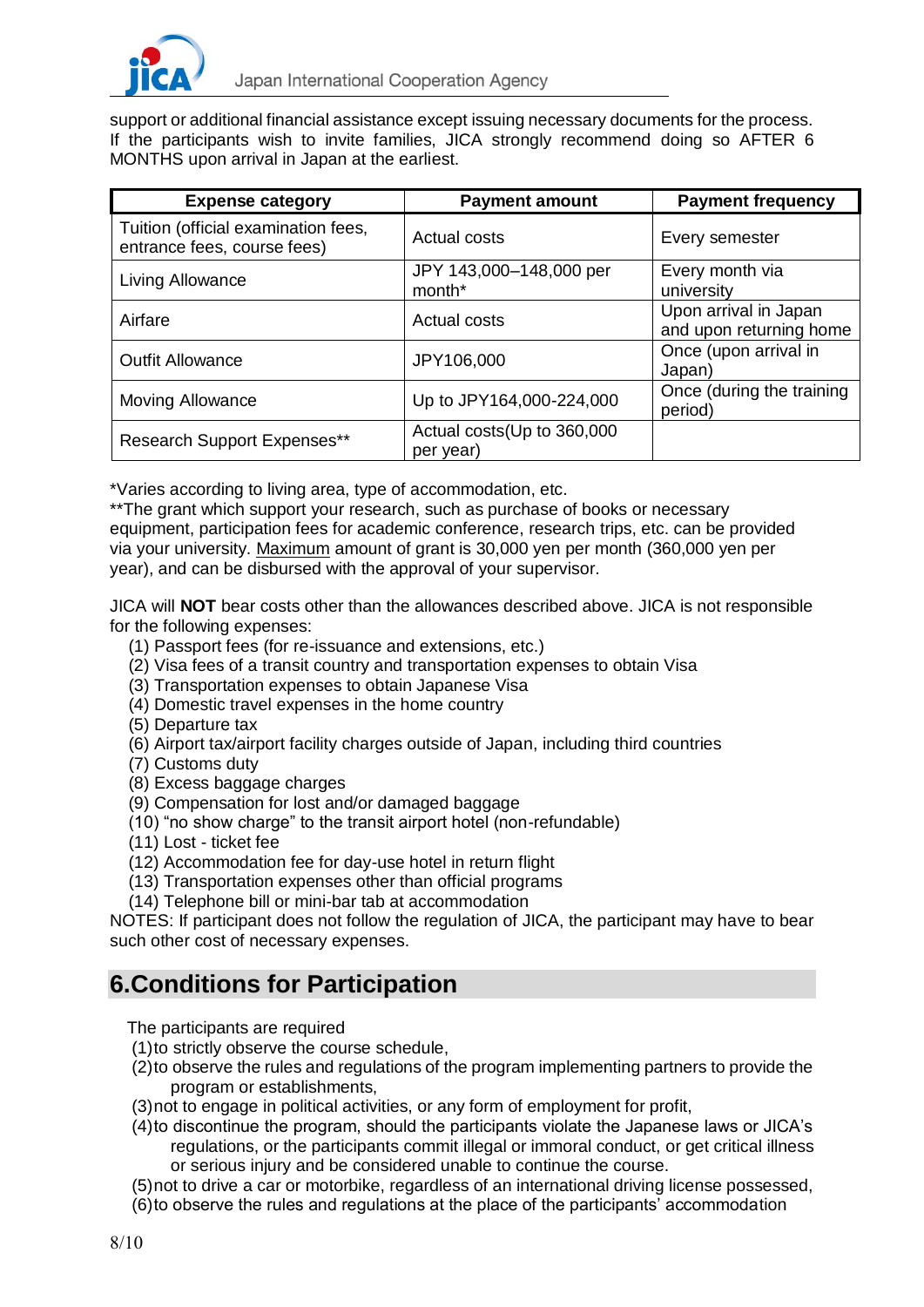

# **7. JICA's Policies**

### **(A) Privacy Policy**

1) Scope of Use

Any information used for identifying individuals that is acquired by JICA will be stored, used, or analyzed only within the scope of JICA activities. JICA reserves the right to use such identifying information and other materials in accordance with the provisions of this privacy policy.

2) Limitations on Use and Provision

JICA shall never intentionally provide information that can be used to identify individuals to any third party, with the following three exceptions:

- (a) In cases of legally mandated disclosure requests;
- (b) In cases in which the provider of information grants permission for its disclosure to a third party;
- (c) In cases in which JICA commissions a party to process the information collected; the information provided will be within the scope of the commissioned tasks.

### 3) Security Notice

JICA takes measures required to prevent leakage, loss, or destruction of acquired information, and to otherwise properly manage such information.

## **(B) Copyright Policy**

Participants of ABE Initiative are requested to comply with the following copyright policy; Article 1. Compliance matters with participants' drafting of documents (various reports, action plans, etc.) and presentations (report meetings, lectures, speeches, etc.)

1. Any contents of the documents and presentations shall be created by themselves in principle.

2. Comply with the following matters, if you, over the limit of quotation, have to use a third person's work (reproduction, photograph, illustration, map, figure, etc.) that is protected under laws or regulations in your country or copyright-related multinational agreements or the like:

(1) Obtain license to use the work on your own responsibility. In this case, the scope of the license shall meet the provisions of Article 2.

(2) Secure evidential material that proves the grants of the license and specifies the scope of the license.

(3) Consult with the third party and perform the payment procedure on your own responsibility regarding negotiations with a third person about the consideration for granting the license and the procedure for paying the consideration.

### Article 2. Details of use of works used for ABE Initiative

(1) The copyright on a work that a participant prepares for ABE Initiative shall belong to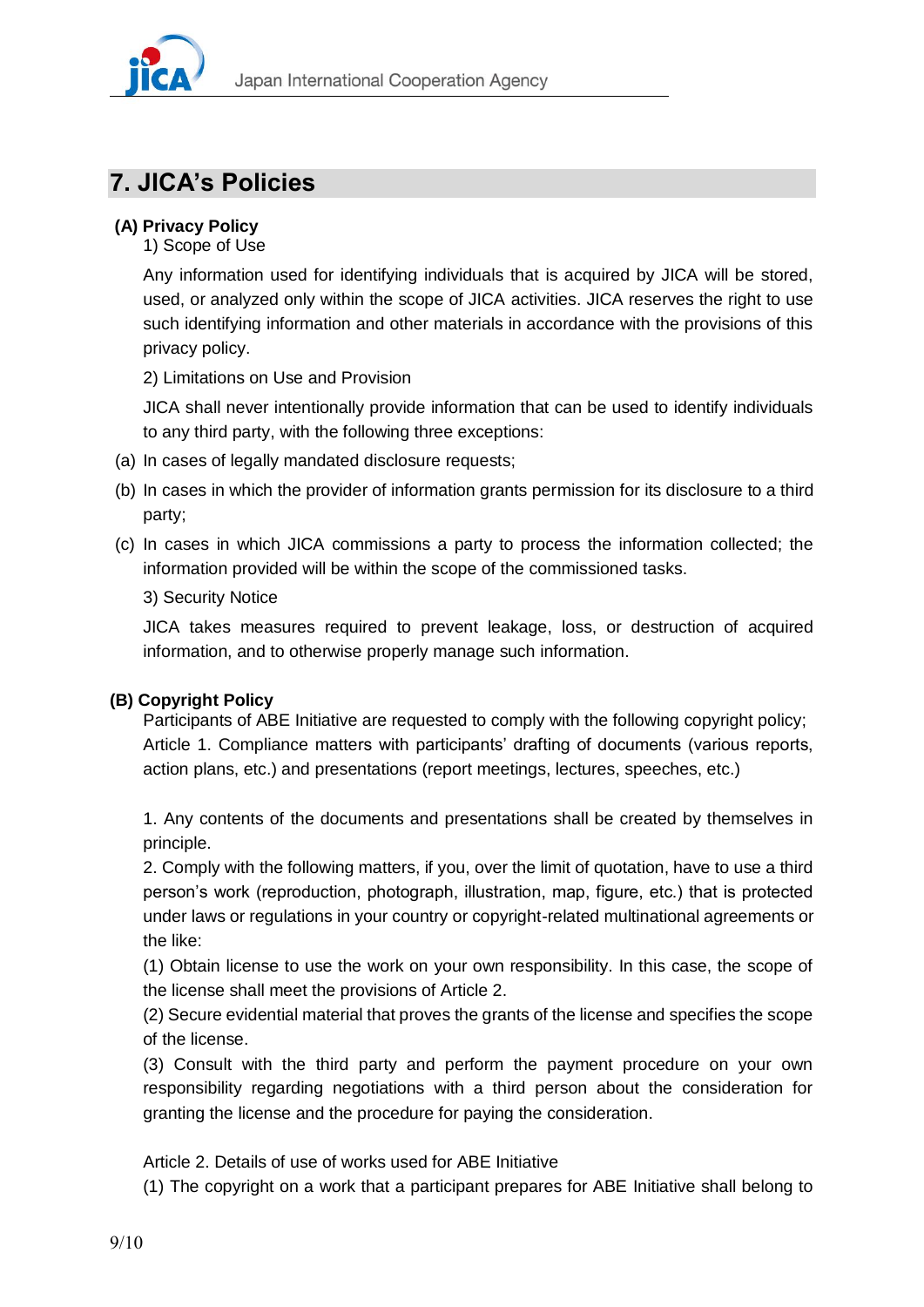

the participant. The copyright on the parts where a third party's work is used shall belong to the third party.

(2) When using texts, supplementary educational materials and other materials distributed for ABE Initiative, participants shall comply with the purposes and scopes approved by each copyright holder.

#### **(C) Compliance Policy**

- 1. JICA shall improve the transparency and fairness of its operations and financial activities in order to secure public trust.
- 2. JICA shall contribute to the sound development of the international economic community through development assistance in order to secure the trust of the international community.
- 3. JICA shall meet the needs of developing regions and swiftly and flexibly provide quality service.
- 4. JICA shall consider natural and social environments when conducting its operations.
- 5. JICA shall communicate well with various levels of society and maintain an organizational culture of transparency.

 \*Please refer to JICA website below regarding the detailed JICA's Compliance. [https://www.jica.go.jp/english/our\\_work/compliance/index.html](https://www.jica.go.jp/english/our_work/compliance/index.html)